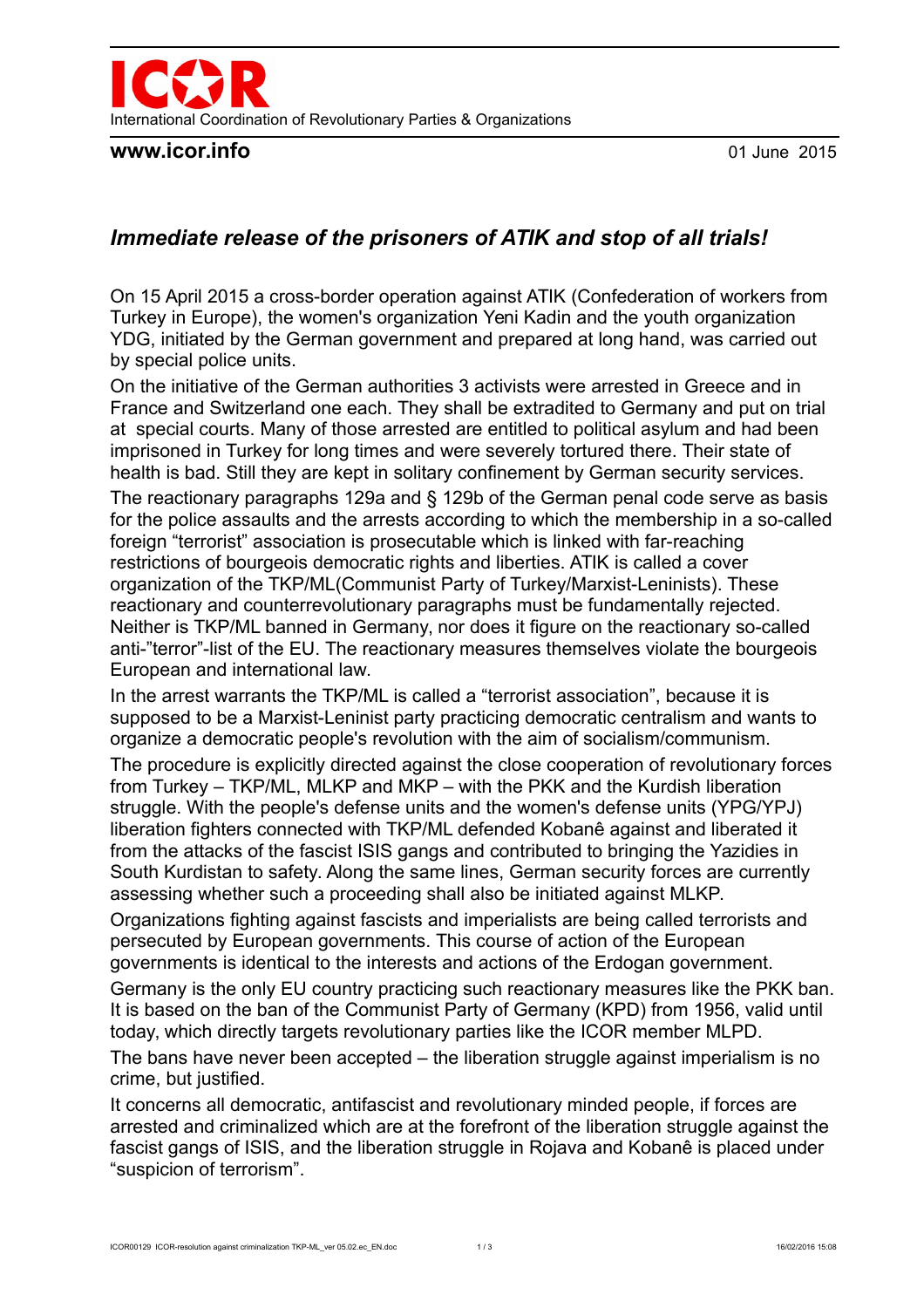In Greece, France, Switzerland and Germany a broad resistance is developing against these repressive actions. Because of protests a Greek court decided that the ATIK activists arrested in Greece must be released. An important success of the solidarity!

- Immediate release of the ATIK prisoners and termination of the proceedings!
- Abolition of the PKK ban! Abolition the legislation criminalizing Turkish revolutionary organizations! Removal of the PKK and other revolutionary anti-imperialist organizations from the so-called ..anti-terror lists"!
- Don't give anti-communism a chance! Fight the criminalization of Marxism-Leninism! For the preservation and extension of democratic rights and liberties!
- Long live proletarian internationalism!
- Workers of all countries, unite! Workers of all countries and oppressed peoples, unite!

## **Signatories (as of 7 July 2015, further signatories possible)**

- 1. MMLPL Moroccan Marxist-Leninist Proletarian Line
- 2. PPSR WATAD Parti Patriote Socialiste Révolutionnaire WATAD (Patriotic Socialist Revolutionary Party WATAD), Tunisia
- 3. MLOA Marxist-Leninist Organization of Afghanistan
- 4. CPB Communist Party of Bangladesh
- 5. CPI (ML) Red Star Communist Party of India (Marxist-Leninist) Red Star
- 6. PCC CPI (ML) Provisional Central Committee Communist Party of India (Marxist-Leninist)
- 7. Ranjbaran Hezb-e Ranjbaran-e Iran (Proletarian Party of Iran)
- 8. CPN (Unified) Communist Party of Nepal (Unified)
- 9. NDMLP New-Democratic Marxist-Leninist Party, Sri Lanka
- 10.БКП Българска Комунистическа Партия (Bulgarian Communist Party)
- 11. MLPD Marxistisch-Leninistische Partei Deutschlands (Marxist-Leninist Party of Germany)
- 12.KOL Kommunistische Organisation Luxemburg (Communist Organization of Luxemburg)
- 13.RM Rode Morgen (Red Dawn), Netherlands
- 14.BP (NK-T) Bolşevik Parti (Kuzey Kürdistan-Türkiye) (Bolshevik Party (North Kurdistan-Turkey))
- 15.RMP Российская маоистская партия (Rossijskaya maoistskaya partiya) (Russian Maoist Party)
- 16.VZDOR VZDOR strana práce (Resistance labour party), Slovakia
- 17.MLGS Marxistisch-Leninistische Gruppe Schweiz (Marxist-Leninist Group of Switzerland)
- 18.MLKP Marksist Leninist Komünist Parti Türkiye / Kürdistan (Marxist Leninist Communist Party Turkey / Kurdistan)
- 19.PR Partija Rada (Party of Labor), Yugoslavia (ex)
- 20.PC (ML) Partido Comunista (Marxista Leninista) (Communist Party (Marxist-Leninist)), Dominican Republic